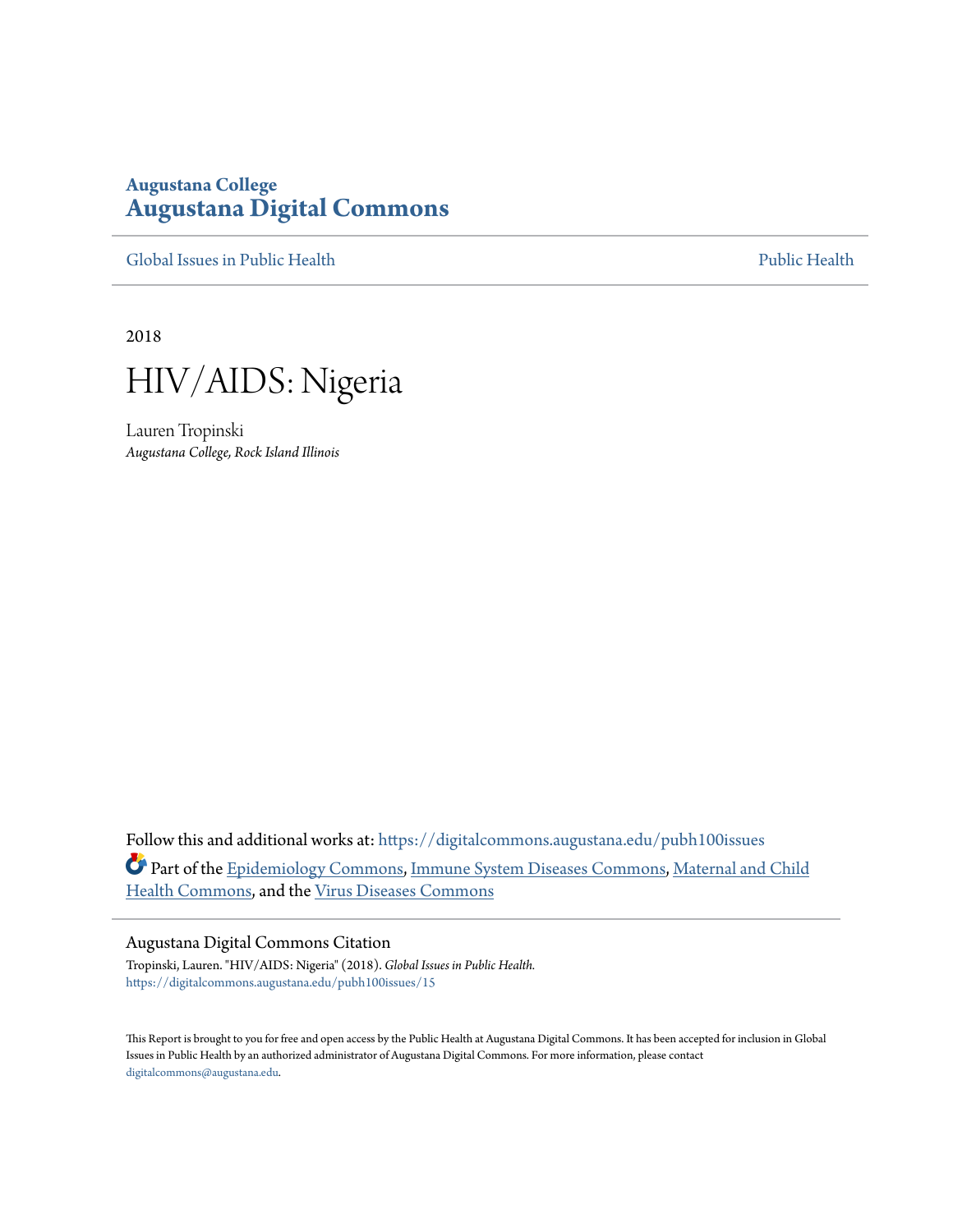# **HIV/AIDS IN NIGERIA**

#### LAUREN TROPINSKI PUBLIC HEALTH BRIE

### HIV/AIDS

HIV is a communicable disease that attacks the immune system. It is transmitted through bodily fluids such as blood, semen, rectal fluids, vaginal fluids, and breast milk (Avert 2018). The main ways someone can be infected are through unprotected sex, using contaminated injecting



HTTPS://WWW.SCIENCEDIRECT.COM/SCIENCE/ARTICLE/ PII/S1319562X16300110

equipment or from mother to baby during pregnancy (Avert 2018). The most affected population in Nigeria are people who engage in unprotected heterosexual sex; This population accounts for 80% of new HIV infections. More affected populations include sex workers (18.6% men and 24.5% female), followed by men who have sex with men, and people who inject drugs (Avert 2018). HIV prevalence is highest in the southern state of Nigeria at 5.5% (Bashorun et al. 2014).

There are three main stages of HIV. First is the primary infection when symptoms arise one to four weeks after becoming infected; the symptoms are like those of the flu and only last a week. The second stage is the

> asymptomatic stage when the virus may not reveal any other symptoms for 10 to 15 years but will be active and cause damage to the immune system. The last stage is the symptomatic HIV infection where you are

most likely to get a serious infection you cannot fight off, at this stage you are considered to have AIDS (Unaids 2018). HIV is diagnosed through rapid diagnostic tests which can provide same day results to help with early treatment and care. Virologic testing is used to diagnose infants. However, many people are unaware of their status because of limited testing sites in the country.

#### TREATMENT

There is no cure for HIV and AIDS, but there is treatment to control the virus. The use of Antiretrovirals help keep a low level of HIV in your body and helps the immune system recover as well as reduces chances of passing the virus onto others (Unaids 2016). Antiretroviral treatment use is low in Nigeria with only 30% of people living with HIV receiving treatment due to limited funding, making it difficult to handle the epidemic (Uniads 2018).

Nigeria's population is 160 million and there is an estimated HIV prevalence of 3.34%. As of 2014 there were 210,000 new HIV infections reported and 160,000 AIDS related deaths (Avert 2018). Risk factors include poverty, cultural